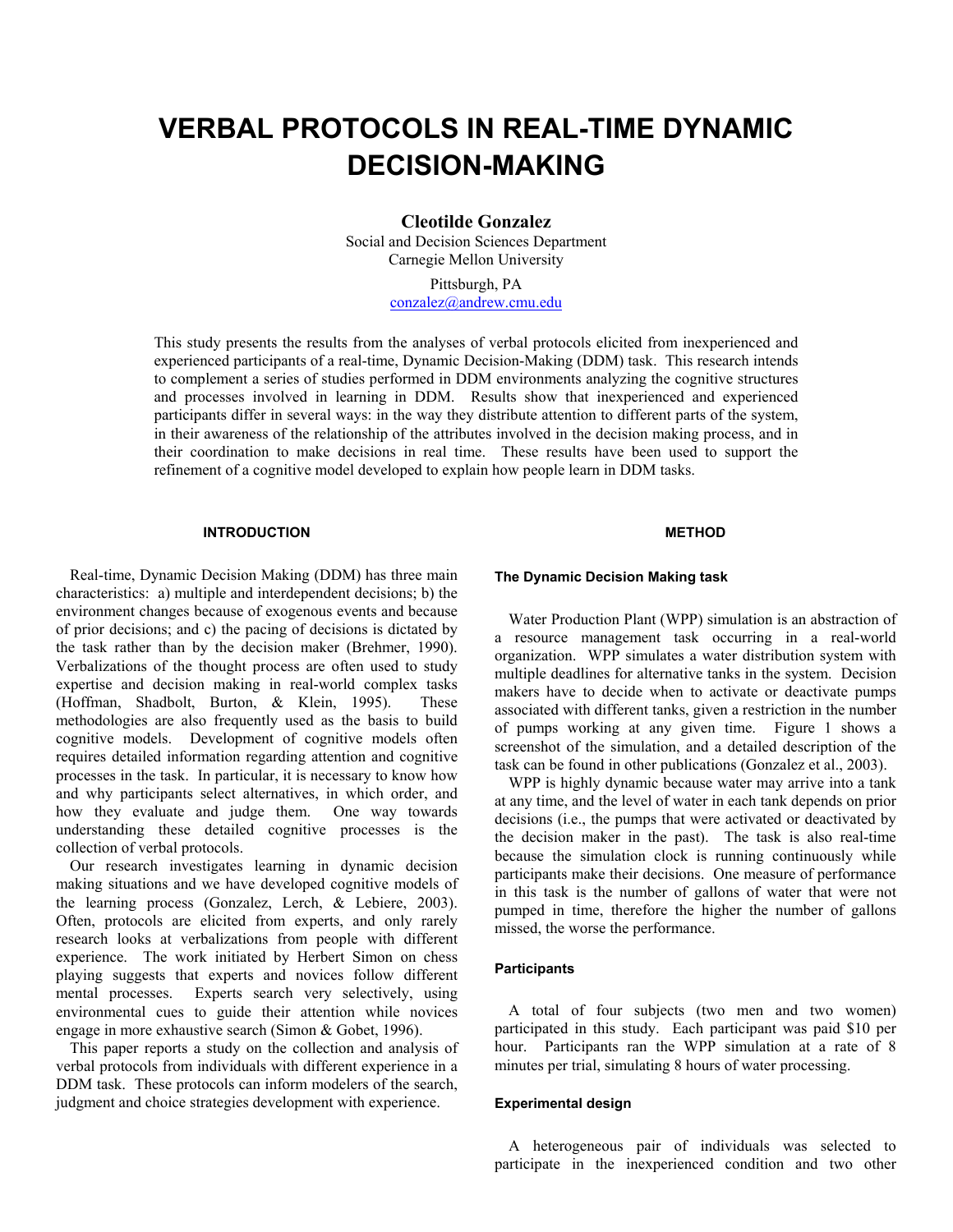individuals participated in the experienced condition. Figure 2 presents the activities of both inexperienced and experienced participants. In the first hour, all participants completed a training session in the WPP simulation.



Figure 1. Layout of the Pipes Task

Then, they were trained to think aloud and forced to verbalize their thoughts while doing simple practice problems such as multiplication of two numbers and a simple imagery task.

In the second hour, participants in the inexperienced group performed the WPP once while they were also trained for verbal protocols in this task. Then, they performed the simulation one more time before protocols were collected. Participants assigned to the experienced condition performed the task 18 times during 3 consecutive days. On the third day, participants were trained for verbal protocols and performed the simulation one more time before protocols were collected. In total, participants in the inexperienced condition spent 16 minutes in the simulation while experienced individuals spent 152 minutes. The length of the verbal protocol collection time was the same for both inexperienced and experienced subjects: 8 minutes. Participants were not given any strategies on how to perform better in the task.

|                    | Hour 1                       | Hour <sub>2</sub>                                                      | Hour<br>s3&4 | <b>Hours</b><br>5&6                                                      | <b>Total</b><br>Time |
|--------------------|------------------------------|------------------------------------------------------------------------|--------------|--------------------------------------------------------------------------|----------------------|
| Inexperienced      | Training<br>1n<br>simulation | 1 trial,<br>protocol<br>training, 1<br>trial<br>protocol<br>collection |              |                                                                          | 16<br>min.           |
| <b>Experienced</b> | Training<br>1n<br>simulation | 5 trials                                                               | 10<br>trials | 3 trials.<br>Protocol<br>training,<br>1 trial,<br>protocol<br>collection | 152<br>min.          |

Figure 2. Experimental conditions

## **Protocol Collection**

Due to the characteristics of WPP (highly dynamic and interrelated decisions on real-time), we decided to collect retrospective rather than concurrent protocols. It has been found that when participants verbalize the bases of their decisions in dynamic decision tasks, they perform significantly worse than when they are silent (Dickson, McLennan, & Omodei, 2000). The protocols collected are not the commonly known as retrospective reports (Ericsson & Simon, 1993). For the collection of our protocols, we used the "replay" feature of the WPP simulation. This allows us to see every single action performed by the subject at the same speed those actions were executed. The advantages of using a replay to collect the protocol are that, subjects would not feel overloaded, because they don't have to execute the task while talking, and yet easily recall the actions taken during the simulation. We replayed the simulation right after the participants in both conditions performed the last trial. Both videotape and audiotape were used to collect the protocols.

## **Protocol Analysis**

Protocols were first transcribed verbatim from the tape recording. Next, protocols were segmented into separate lines to identify specific ideas the participants had verbalized. The segmented protocols were encoded and analyzed using the Protocol Analyst's Workbench (PAW) software (Fisher, 1991).

PAW is an interactive protocol analysis system that supports the encoding and analysis of verbal protocols. The tool allows encoding the protocols by separating and organizing different actions and objects. For example, in the segmented protocol we have the following phrase:

 "I think I wanted to devote resources to the 5:00 o'clock because that is the first deadline."

This is translated into action (Explain) involving several objects (Tank, Pump, Deadline) as shown in line 5 of Figure 3. Each segment in PAW represents a statement with an action and a set of descriptors. PAW can create a process model and analyze the descriptor values used in the protocol, trace cycles, present the statements and types of cycles in the protocol, compare the values of descriptors for each cycle type, and compare the process models for different processes and protocols. These tools were used in the comparative analysis of protocols from inexperienced and experienced participants, as presented next.

### **RESULTS**

Inexperienced participants reached an average score in WPP of 224.5 (gallons of water) while experienced participants reached an average score (out of 19 trials) of 114.6, and a minimum score of 52 gallons. Again, the score refers to the number of gallons of water missed, with higher numbers indicating poorer performance.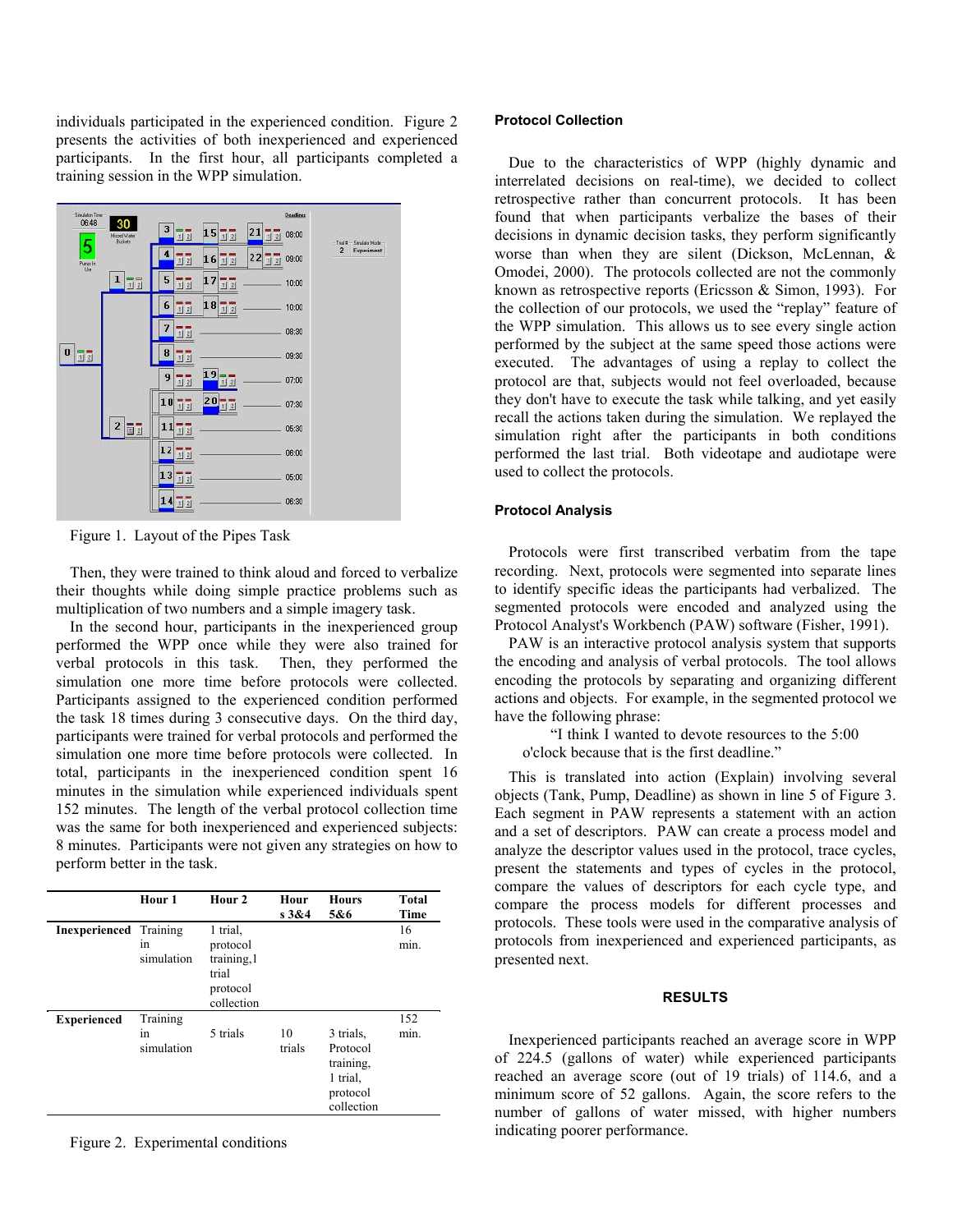| PROTOCOL:                                                                                              |                |  |
|--------------------------------------------------------------------------------------------------------|----------------|--|
| --------------- < > --------------<br>1 Tank pumps<br>Activate C<br>--------------- < > -------------- | $\overline{2}$ |  |
| 2 Tank pumps<br>Activate B<br>--------------- < > --------------                                       | -1             |  |
| 3 What<br><b>Start Simulation</b><br>Tank pumps                                                        |                |  |
| Activate B1.1 2<br>--------------- < > --------------                                                  |                |  |
| 4 Tank pumps<br>Activate C1.5 1<br>--------------- <1> --------------                                  |                |  |
| 5 Tank Ref Order<br>Explain C1.5 £4 First deadline<br>--------------- < > --------------               |                |  |
| 6 Tank pumps<br>Activate C1.3 1<br>--------------- <1> ---------------                                 |                |  |

Figure 3. A segment of the PAW protocol

Figure 4 presents the process model for inexperienced and experienced participants shown as a network. To construct the networks, we used the transition matrix produced by PAW, indicating the actions, orders, and frequencies with which those actions appear in the protocols. Each rectangle in the network represents an action, the lines represent the paths from/to a node from/to another node. The numbers in the paths reflect the total number of times a path was traversed. The curved arrows represent the number of times a node is followed by itself. The numbers inside the nodes represent the total number of times an action was verbally expressed in the protocol.

Our analysis showed that inexperienced people had more trouble verbalizing their actions than experienced participants. Inexperienced individuals made 10 comments that could not be classified as Actions-Descriptors compared to 3 from the experienced. The total number of verbalizations was slightly higher for experienced compared to inexperienced (108 statements for experienced and 98 for experienced).

The most active nodes for both conditions are: Activate and Explain. The process model indicates that, for inexperienced participants 10% of the path traversals (10/98) were between Activate and Wait activities, while 24% were for the condition. The action "Wait" was verbalized twice as often in the experienced compared to the inexperienced condition. One main difference between these two conditions is that experienced participants waited more after and before activating pumps, compared to inexperienced participants.

Of particular importance to this study were the descriptors related to the time (i.e., deadlines), the amount of water in the tanks, and the position of the tanks in the tree structure (called "chain"). A general analysis of the verbalization of "Tank" and "Deadline" in the action "Activate" revealed that inexperienced participants concentrated on the tanks located in the lower part of the screen (deadlines 5:00 to 7:30) while experienced participants distributed their verbalization almost equally among the tanks across the deadlines, with just slightly more attention to the upper part of the screen (i.e., tank B1.6, 9:30).

Inexperienced participants verbalized the earlier deadlines only, while experienced took note of several other deadlines distributed in the lower and upper part of the screen.

#### **Inexperienced:**





 Figure 4. Process Models for inexperienced and experienced participants.

About the amount of water in the tanks, inexperienced and experienced participants were similar in their verbalizations. Individuals in the two conditions agreed on many levels to describe the amounts of water, and used about the same categories to describe the amounts of water in the tanks. Also they were aware of the structure and depth of the tank tree. However, compared to inexperienced, experienced were more aware of the relationship between the depth of the tank, water, and the time required to distribute water to the destination.

A comparison of trace cycles was performed for Explain, Activate and Wait. Results for types of cycles in both, inexperienced and experienced conditions are very different. Only a small percentage of the types of cycles are shared in both inexperienced and experienced conditions: 37.50% for Explain, 42.86%, for Activate and 25.00% for Wait. However, the similarity of the cycles shared by experienced and inexperienced participants is high: 64.71% for Explain, 83.33% for Activate and 42.86% for Wait. This may indicate that those cycles not shared by inexperienced and experienced participants are responsible for differences in performance. For example, one of the participants in the inexperienced condition performed the following cycle: